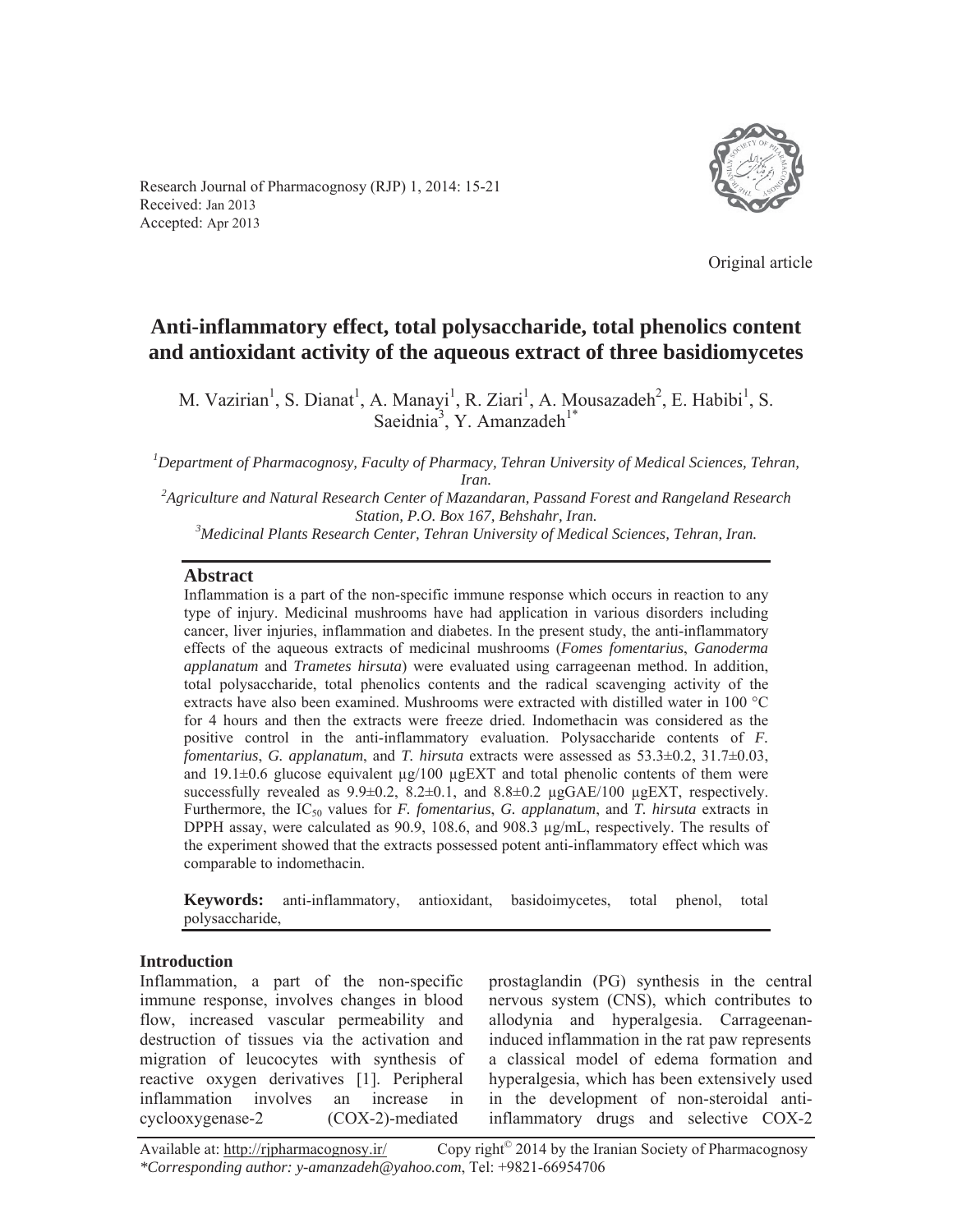inhibitors. Carrageenan-induced edema in the paw, elicits an early phase of COX-2 induction in the CNS leading to an increase synthesis in  $PGD_2$ , 6-keto-PGF<sub>1 $\alpha$ </sub>, and TXB<sub>2</sub> in addition to the major  $PGE_2$  response. The data also indicate that the up-regulation of mPGES-1 contributes to  $COX-2$ -mediated  $PGE_2$ production in the CNS during peripheral inflammation [2].

For millennia, mushrooms have been valued by humankind as edible and medicinal resources [3]. They are a potential source of dietary fibers with beta-glucans as their most interesting functional components which are supposed to play an important role in some beneficial properties of mushrooms, such as enhancement of macrophage function and host resistance to many microbial infections, as well as activation of a non-specific immune stimulation [4]. Traditionally, many medicinal mushrooms have been used for a wide range of diseases. The main areas of medicinal studies include anticancer, cholesterol and blood pressure lowering, protection of liver, antifibrotic, anti-inflammatory, anti-diabetic and antimicrobial activity [5].

*Fomes fomentarius* (L.) Fr. commonly known as Tinder fungus, is a common polypore and economically important wood-rotting mushroom in deciduous forests [6]. In Japan, it has been used to make a popular drink which is believed to be tonic and to have anticancer effects, but there are a few studies about its pharmacological effects [7]. *Ganoderma applanatum* (Pers.) Pat., a perennial wood decaying mushroom and its related species, had been used for over 2000 years in China to prevent and treat various diseases [8]. New researches have reported that its major constituents (including polysaccharides and sterols) have beneficial effects for some diseases such as bronchitis, hepatitis, hypertension, diabetes, tumors and immunological disorders. Its terpenes significantly have inhibited inflammation by pressing the expression of IL-1 $\beta$  and COX-2 and inhibiting  $NF$ - $\kappa$ B translocation in the liver of BaP-treated [8]. *Trametes hirsuta* (Wulfen) Pilát, a very common polypore is a saprophyte on all kinds of dead broad-leaved wood trees [9], and has been used for the decolorization of a wide variety of dyes, including textile dyes.

It had been used as a ligniperdous fungi for production of xylanase and for microbial metabolism of organo-sulfur compounds [10]. Polysaccharides are the best known and most potent mushroom derived substances with antitumor and immune modulating properties [3]. They have been used as medicine in the Far East, where using medicinal mushrooms primarily originated [11,12]. In forty years and after the first three polysaccharides were developed from medicinal mushrooms (krestin from *T. versicolor*, lentinan from *L. edodes* and schizophyllan from *S. commune*), many new pharmacologically active polysaccharides have been identified and put into practical use [3].

According to the literature surveys, there are few studies about the pharmacologic effects of these three mushrooms and there is no study about the anti-inflammatory effect of their aqueous extract.

## **Experimental**

### *Materials*

*Fomes fomentarius*, *Ganoderma applanatum*, and *Trametes hirsuta* were collected from Neka forests (Mazandaran province, Iran) in May 2011 and were deposited in the Herbarium of Passand Forest and Rangeland Research Station (Agriculture and Natural Research Center of Mazandaran). The voucher specimen numbers are: Iran, MZ. 266F; Iran, MZ. 272F, and Iran, MZ. 285F, respectively.

### *Extraction*

250 g of air-dried and ground mushrooms were separately extracted with 2.5 L hot distilled water at 95-100 °C [13]. The extracts were concentrated using a rotary evaporator, freeze dried and weighed. The yields were 3, 9, and 6.2 %w/w for *F. fomentarius*, *G. applanatum* and *T. hirsuta*, respecively. The extracts were kept in opaque containers under cold and dry condition in -20 °C until analyzed.

### *Carrageenan induced paw edema*

Male wistar rats (180-200 g) were obtained from the Animal House of Faculty of Pharmacy, Tehran University of Medical Sciences, Tehran, Iran. The rats were maintained in a temperature-controlled (22±1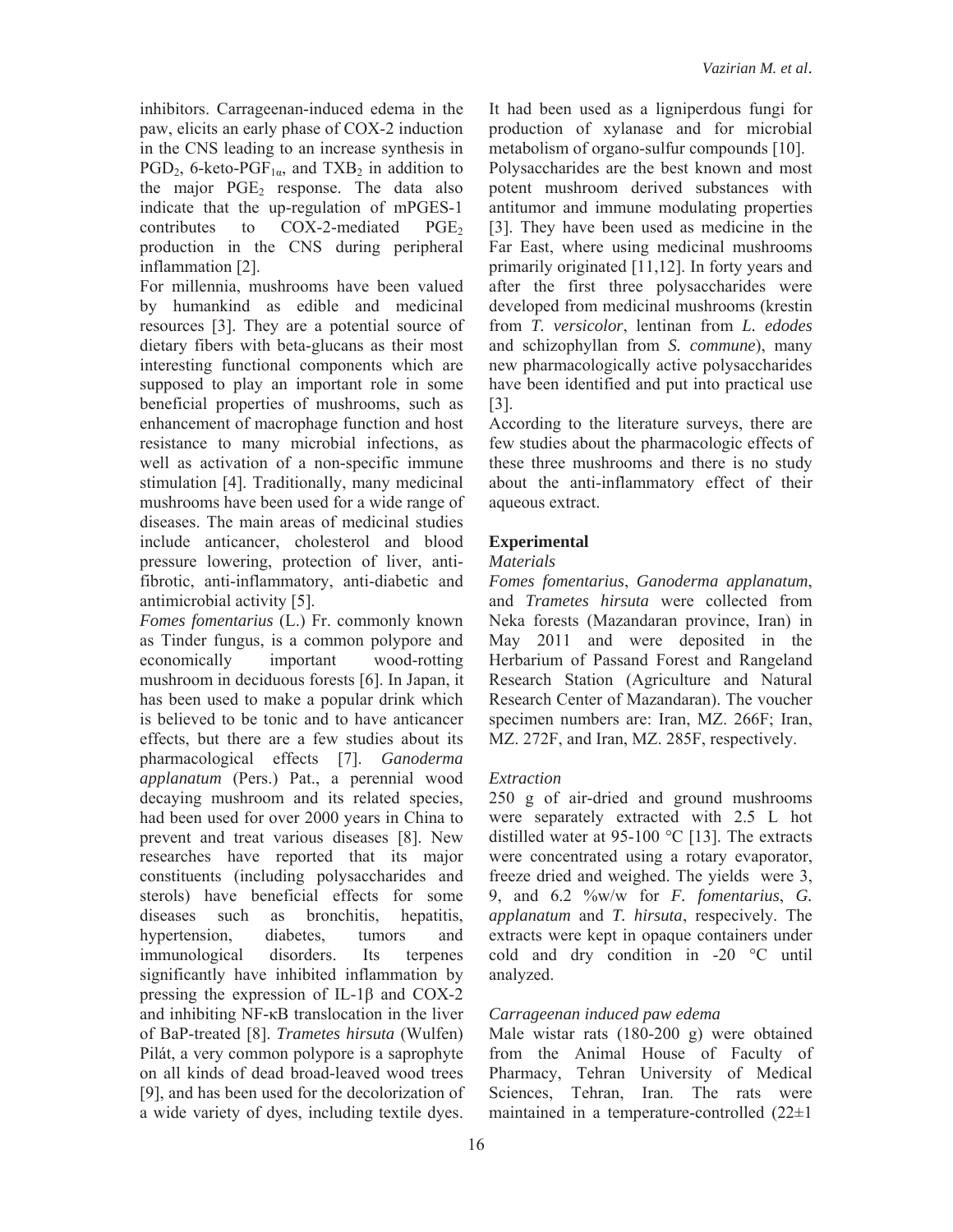°C) room, on a 12 h light/dark cycle, were acclimated to their environment for 1 week and given free access to food and water. Each rat was used only once during the study. Inflammation in the rat paw was produced by the method described by Winter *et al.* [14]. Paw edema was induced by a sub-plantar injection of 50 μL of sterile saline containing  $1\%$   $\lambda$ -carrageenan (Sigma, USA) into the right hind paw. Paw volume was measured by a caliper at given times  $(1, 2, 3, 4$  and  $5$  h) after injection. The increase in paw volume was evaluated as the difference between the paw volume measured at the each time point and the basal volume measured immediately before carrageenan injection [15]. Seven rats were evaluated in each group including: extract group with three doses (50, 100 and 500 mg/kg of rat body weight), control group (distilled water) and positive control group (15 mg/kg indomethacin). Indomethacin (Liometacin®, 50 mg/2 mL) was purchased from Cheisi (Italy). The rats received the extract doses (dissolved in distilled water) intraperitoneal (*i.p.)* 60 min before subcutaneous injection of carrageenan. The percentage of the inhibitory activity was calculated using the following equation: % Inhibition=  $[(C-T)/C] \times 100$ 

C and T represent paw edema in the negative control and samples, respectively [16].

## *Total polysaccharide assay*

Total sugar content (including polysaccharides) was determined according to previous studies [17]. All the glycoside linkages in the presence of sulfuric acid were broken and a colored aromatic complex was achieved between phenol and the carbohydrate, afterwards the absorbance of the complex was measured at  $490$  nm. 100  $\mu$ g of the aqueous extract of the mushrooms was thoroughly mixed with 500  $\mu$ L of 4% phenol followed by 2.5 mL 96% sulfuric acid. 5 minutes later, the UV absorptions were measured. The samples absorptions were compared to the calibration curve (figure 2) of different concentration of glucose (5-50  $\mu$ g/mL).

### *Total phenolics content assay*

Total phenolics contents of the aqueous extracts of the mushrooms were examined as gallic acid equivalent (GAE), expressed as μg GAE/100 μgEXT [18]. The aqueous extracts of the mushrooms (400 μg/mL) were transferred to glass tubes, to which 5 mL Folin-Ciocalteu reagent (diluted 1:10) was subsequently added and incubated at room temperature for 10 minutes. 4 mL of sodium bicarbonate (75 mg/mL) was added to the mixture and it was diluted to 10 mL with distilled water. Each solution was incubated for 30 min at room temperature, and its absorbance was measured at 765 nm thereafter. The sample absorbance was compared to gallic acid absorption.

### *Free radical scavenging activity*

Free radical scavenging activity was evaluated by 2,2-diphenyl-1-picryl-hydrazyl (DPPH) method [18]. DPPH, a free stable radical, has been widely used to evaluate the free radical scavenging activity of natural antioxidants. 1 mL of various concentrations of the extracts (200-1000  $\mu$ g/mL) was added to 2 mL of DPPH  $(4\times10^{-2} \text{ mg/mL} \text{ in methanol})$ . The absorptions were measured at 517 nm after 30 min. Free radical  $50\%$  inhibition  $(IC_{50})$ provided by the extracts was determined from the plot of inhibition percentage against extracts concentration. Vitamin E and BHA were used as positive controls.

### *Statistical Analysis*

Results are expressed as the mean $\pm$ S.E of n=7 rats. The anti-inflammation activity was analysed using Graph-Pad Prism (GraphPad Software Inc.). Comparisons between polysaccharide, phenol contents, and antioxidation activity of the extracts have been done in triplicate sets. Significant differences between groups were determined by one-way ANOVA followed by tukey's post hoc test for multiple comparisons. The level of statistical significance was  $p<0.05$ .

### **Results and Discussion**

Pretreatment with all aqueous extracts resulted in a significant but dose-independent reduction in carrageenan-induced paw edema in rats after 5 hours of injections (table 1 and figure 1). Carrageenan injection caused skin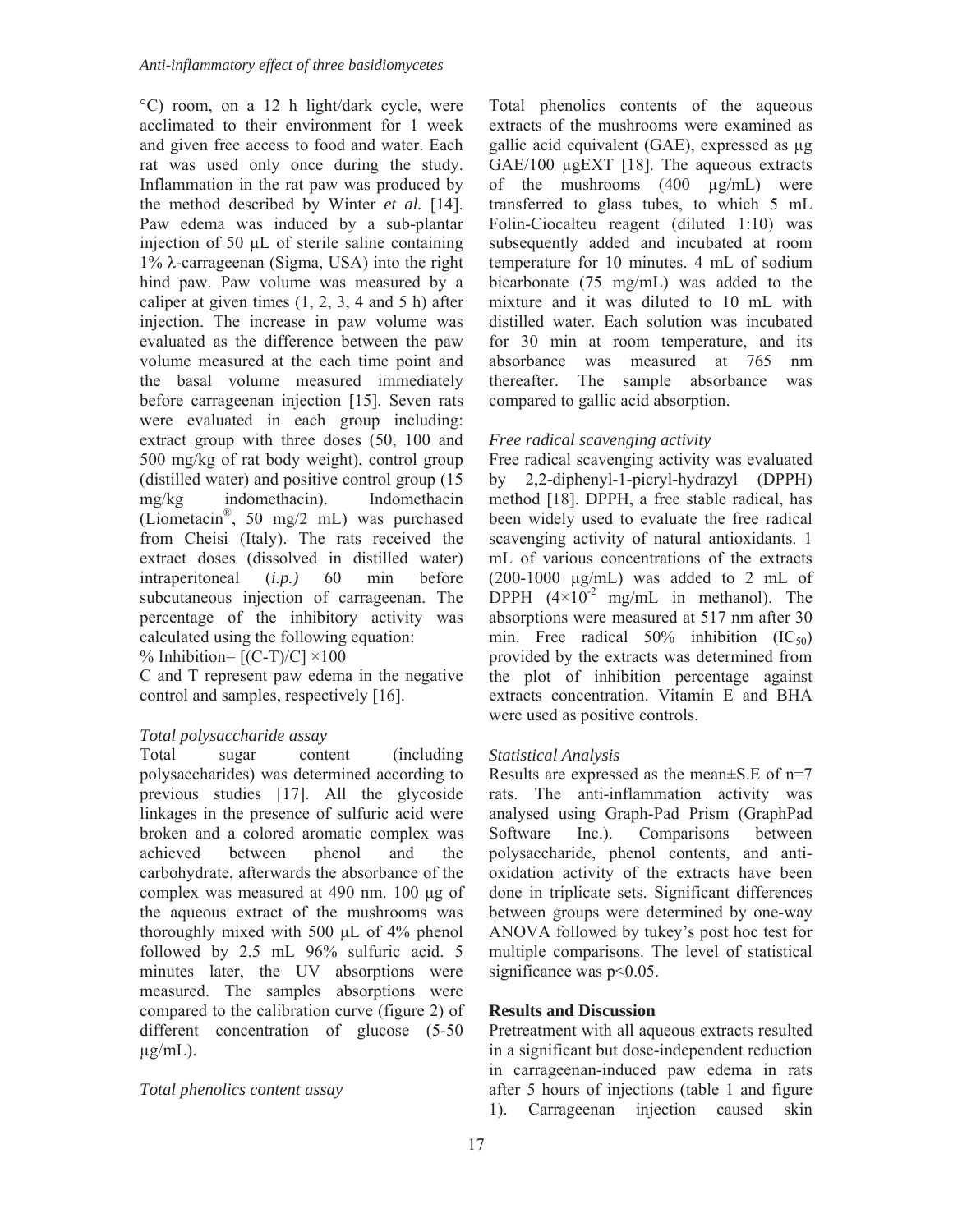inflammation in the rat paw, it enlarged progressive paw diameter to its maximum 1.13 mm at 5 h. However, the aqueous extracts administrations of these three mushrooms, except for *G. applanatum* (50 mg/kg), significantly decreased the inflammation in the rat paw, time dependably.

At the second hour, all of the extracts exhibited reduction in the paw edema significantly.



**Figure 1**. The anti-inflammatory effects of different doses of *F. fomentarius, G. applanatum*, and *T. hirsuta* aqueous extracts in a carrageenan-induced paw edema model after 5 h of injection. Normal saline was considered as the negative and indomethacin as the positive control. Significance levels: \* p<0.05, \*\* p<0.01, \*\*\* p<0.001 compared to control group.

Compared to the negative control (D.W). *T. hirsuta* extract showed significant decrease in the rat paw inflammations during the follow up period. Besides, *T. hirsuta* extract in concentration of 50 mg/kg after 5 hours revealed the highest anti-inflammatory activity in comparison to indomethacin  $(p<0.001)$ , which exhibited edema inhibition of 67.2%, while indomethacin edema inhibition value was calculated as 61%.

Polysaccharide content of *F. fomentarius*, *G. applanatum*, and *T. hirsuta* aqueous extracts was evaluated as  $53.3 \pm 0.23$ ,  $31.7 \pm 0.03$ , and 19.1±0.63 glucose equivalent μg/100μgEXT, respectively. Moreover, polysaccharide content of *F. fomentarius* was significantly higher than the other aqueous extracts. As could be seen in table 2, both *G. applanatum* and *T. hirsuta* phenol contents were examined as  $8.2 \pm 0.14$  and  $8.8 \pm 0.2$  μg  $GAE/100\mu gEXT$ , respectively. However, phenol contents of *F. fomentarius* (9.9±0.2 μg GAE/100μgEXT) was significantly more than the two other extracts. Antioxidant activities of the extracts were examined against free stable radical DPPH. Aqueous extract of *F. fomentarius*  exhibited higher radical scavenging activity toward DPPH with the  $IC_{50}$  value of 90.9  $\mu$ g/mL. Furthermore, the  $IC_{50}$  values of *G*. *applanatum*, and *T. hirsuta* were calculated as 108.6 and 908.3 μg/mL, respectively. Values of the  $IC_{50}$  for radical scavenging activity of vitamin E (14.2 μg/mL) and BHA (7.8 μg/mL) as positive controls were also measured.



polysaccharide assay.

In the present study, the anti-inflammatory activity of polysaccharide rich extracts of three basidiomycetes (*F. fomentarius*, *G. applanatum,* and *T. hirsuta*) was evaluated by carrageenan method and our results showed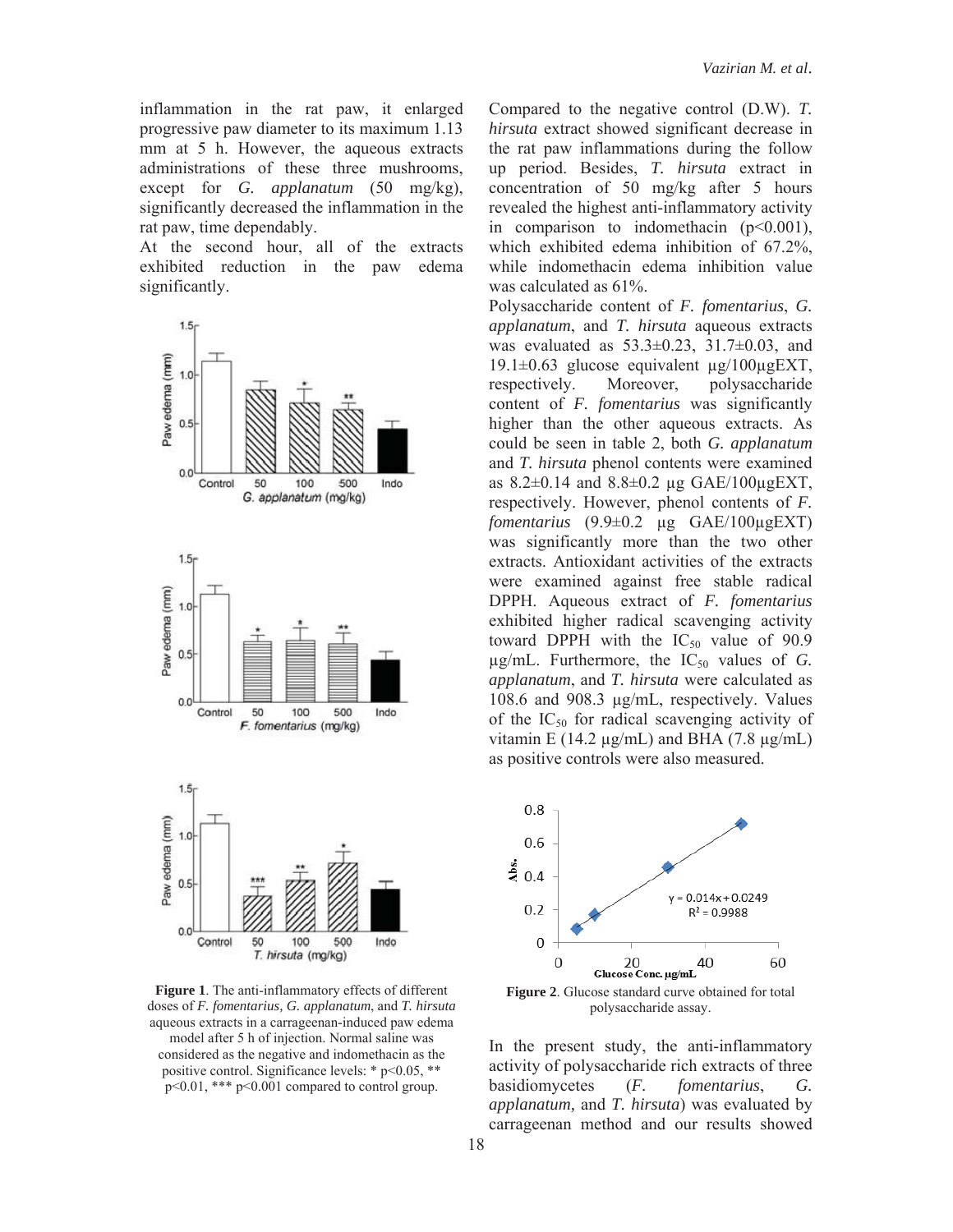that the aqueous extracts presented potent antiinflammatory effects. There was no significant difference between the anti-inflammatory effect of the different doses (50, 100 and 500 mg/kg) of the three basidiomycetes and the positive control (indomethacin; 15 mg/kg) after five hours of carrageenan injection (p<0.05, except for 50 mg/kg of *G. applanatum*). Regarding the published literature, a few polysaccharides have been explored for the anti-inflammatory effect [19,20] and it is specified that this effect is through decreasing IL-4, IL-5 and eosinophils percentage as the main mechanisms of action [19,21]. Beta-glucans which are one of the most important polysaccharides in medicinal mushrooms [4,22], can significantly reduce the inflammatory infiltrate produced by thioglycolate-induced peritonitis and nitric oxide levels in carrageenan method [23]. It has been reported that the aqueous extracts of *Ganoderma tsugae* have showed anti-

inflammatory/allergy effects [19] which may be due to the antihistaminic action. Other studies have also demonstrated that the ethanol extract and a proteoglycan from *Phellinus linteus* have demonstrated anti-inflammatory effects in collagen-induced arthritis and in the croton oil-induced ear edema test in mice [24]. The methanol extract of *Pleurotus pulmonarius* has reduced carrageenan-induced paw edema in mice which was comparable to 10 mg/kg diclofenac. The effect was ascribed to the antioxidant activity of the extract [24]. Ethanol 70% extract of *Trametes versicolor* has displayed anti-inflammatory properties in animal model of colitis induced by dextran sulfate sodium which has been attributed to the inhibition of STAT1 and STAT6 expression and resulting in inhibition of IgE production [25].

The edema progression after carrageenan injection in the rat paw is a biphasic procedure initiated by histamine and serotonin release in

|                                                                                                                     |  |  |  |  |  |  |  |  |  |  |  |  | <b>Table 1.</b> Effects of different doses of the aqueous extracts of F. fomentarius, G. applanatum, and T. hirsuta on |  |  |
|---------------------------------------------------------------------------------------------------------------------|--|--|--|--|--|--|--|--|--|--|--|--|------------------------------------------------------------------------------------------------------------------------|--|--|
|                                                                                                                     |  |  |  |  |  |  |  |  |  |  |  |  | carrageenan induced paw edema in rats after 1, 2, 3, 4 and 5 hours of carrageenan injection. Normal saline was         |  |  |
| considered as the negative and Indomethacin as the positive control. Results are expressed as edema (mm) $\pm$ S.D. |  |  |  |  |  |  |  |  |  |  |  |  |                                                                                                                        |  |  |

| Sample Dose (mg/kg)  | Paw diameter (mm), edema inhibition (%) |                          |                 |                 |                         |  |  |  |  |
|----------------------|-----------------------------------------|--------------------------|-----------------|-----------------|-------------------------|--|--|--|--|
|                      | 1 <sub>h</sub>                          | 2h                       | 3h              | 4h              | 5h                      |  |  |  |  |
| F. fomentarius (50)  | $0.73 \pm 0.2$                          | $0.99 \pm 0.41 (49.2\%)$ | $1.17 \pm 0.3$  | $0.75 \pm 0.21$ | $0.63 \pm 0.16$ (44.2%) |  |  |  |  |
| F. fomentarius (100) | $0.57 \pm 0.09$                         | $1.16 \pm 0.29$ (40.5%)  | $1.07 \pm 0.34$ | $0.89 \pm 0.35$ | $0.64 \pm 0.36$ (43.3%) |  |  |  |  |
| F. fomentarius (500) | $0.63 \pm 0.43$                         | $1.19 \pm 0.71$ (39%)    | $1.03 \pm 0.57$ | $0.93 \pm 0.59$ | $0.61 \pm 0.31 (46\%)$  |  |  |  |  |
| G. applanatum (50)   | $0.74 \pm 0.21$                         | $1.11 \pm 0.21$ (43.1%)  | $1.25 \pm 0.36$ | $0.93 \pm 0.28$ | $0.84 \pm 0.24$ (25.6%) |  |  |  |  |
| G. applanatum (100)  | $0.61 \pm 0.14$                         | $1.13 \pm 0.41 (42\%)$   | $1.1 \pm 0.27$  | $0.91 \pm 0.31$ | $0.72 \pm 0.33$ (36.3%) |  |  |  |  |
| G. applanatum (500)  | $0.61 \pm 0.27$                         | $1.06 \pm 0.19$ (45.6%)  | $0.9 \pm 0.2$   | $0.73 \pm 0.19$ | $0.65 \pm 0.19$ (42.4%) |  |  |  |  |
| T. hirsuta (50)      | $0.55 \pm 0.23$                         | $0.73 \pm 0.56$ (62.5%)  | $0.72 \pm 0.47$ | $0.46 \pm 0.23$ | $0.37 \pm 0.27$ (67.2%) |  |  |  |  |
| T. hirsuta (100)     | $0.68 \pm 0.24$                         | $0.8 \pm 0.22$ (59%)     | $0.82 \pm 0.13$ | $0.68 \pm 0.21$ | $0.53 \pm 0.23$ (53.1%) |  |  |  |  |
| T. hirsuta (500)     | $0.67 \pm 0.16$                         | $0.79 \pm 0.46$ (59.5%)  | $0.87 \pm 0.41$ | $0.77 \pm 0.37$ | $0.72 \pm 0.32$ (36.2%) |  |  |  |  |
| Indomethacin (15)    | $0.53 \pm 0.2$                          | $0.69 \pm 0.29$ (64.6%)  | $0.67 \pm 0.22$ | $0.55 \pm 0.24$ | $0.44 \pm 0.21$ (61%)   |  |  |  |  |
| Control $(D.W.*)$    | $0.82 \pm 0.33$                         | $1.95 \pm 0.28$          | $1.68 \pm 0.3$  | $1.26 \pm 0.21$ | $1.13 \pm 0.22$         |  |  |  |  |
| * distilled water    |                                         |                          |                 |                 |                         |  |  |  |  |

the first phase (first hour). Over 1 h inflammation occurs due to the release of prostaglandins and cyclooxygenases [26]. The examined mushrooms in the present study

displayed anti-inflammatory effects in 2 h and 5 h after carrageenan injection. Therefore, it could be concluded that these aqueous extracts prevented both phase of inflammation maybe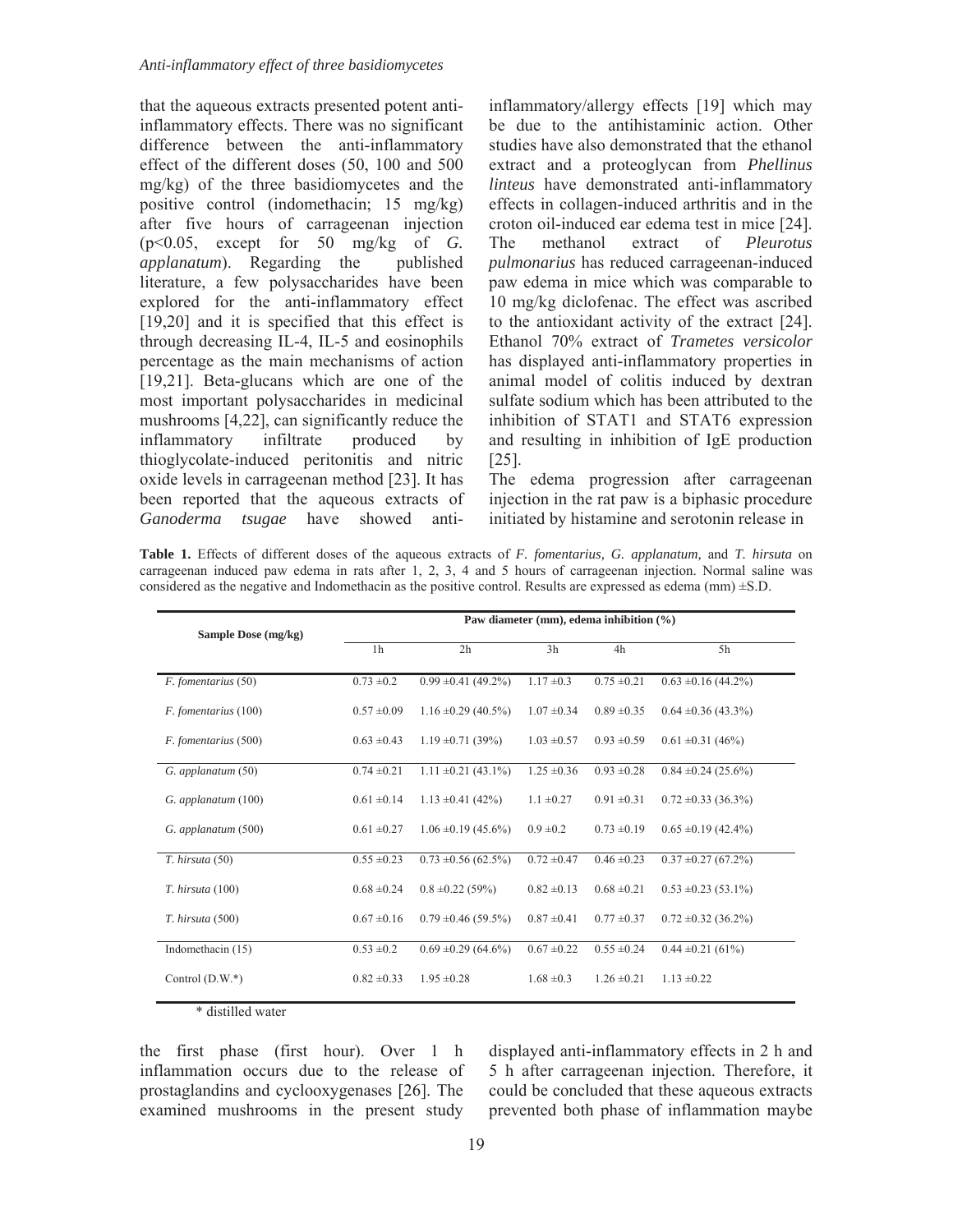through inhibition of histamine and serotonin release and also prostaglandins and cyclooxygenases in the second phase.

The results of the present study showed that the considerable anti-inflammatory effect of the three basidiomycetes, may be due to polysaccharide components of the extracts. However, details of the anti-inflammatory effect should be examined through purification and isolation of the active components and evaluation of the inflammatory mediators.

**Table 2**. Total polysaccharide, total phenolic contents and radical scavenging activities of aqueous extracts of *F. fomentarius, G. applanatum* and *T. hirsuta*. Results are expressed as means ± SEM.

|                                              | <b>Aqueous extracts</b> |                  |                |  |  |  |  |  |
|----------------------------------------------|-------------------------|------------------|----------------|--|--|--|--|--|
| Assay                                        | F.<br>fomentarius       | G.<br>applanatum | T.<br>hirsuta  |  |  |  |  |  |
| Total polysaccharide <sup>1</sup>            | $53.3 \pm 0.2$          | $31.7 \pm 0.03$  | $19.1 \pm 0.6$ |  |  |  |  |  |
| Total phenol content <sup>2</sup>            | $9.9 \pm 0.2$           | $8.2 \pm 0.1$    | $8.8 \pm 0.2$  |  |  |  |  |  |
| Radical scavenging<br>activity $(IC_{50})^3$ | 90.9                    | 108.6            | 908.3          |  |  |  |  |  |

1: glucose equivalent μg/100 μg extract, 2: μg GAE /100 μg extract, 3: μg/mL.

#### **References**

- [1] Ferrero Miliani L, Nielsen OH, Andersen PS, Girardin SE. Chronic inflammation: importance of NOD2 and NALP3 in interleukin-1ȕ generation. *Clin Exp Immunol*. 2007; 147: 227-35.
- [2] Guay J, Bateman K, Gordon R, Mancini J Riendeau D. Carrageenan-induced paw edema in rat elicits a predominant prostaglandin E2 (PGE2) response in the central nervous system associated with the induction of microsomal PGE2 synthase. *J Biol Chem.* 2004; 279: 24866-72.
- [3] Wasser SP. Medicinal mushrooms as a source of antitumor and immunomodulating polysaccharides. *Appl Microbiol Biot.* 2002; 60: 258-74.
- [4] Manzi P, Pizzoferrato L. Beta-glucans in edible mushrooms*. Food Chem*. 1999; 68: 315- 8.
- [5] Rai M TG, Wasser SP. Therapeutic potential of mushrooms*. NPR*. 2005; 4: 246-57.
- [6] Vetrovsky T, Voriskova J, Snajdr J, Gabriel J, Baldrian P. Ecology of coarse wood decomposition by the saprotrophic fungus Fomes fomentarius. *Biodegradation.* 2011; 22: 709-18.
- [7] Park YM, Kim IT, Park HJ. Anti-inflammatory and anti-nociceptive effects of the methanol extract of *Fomes fomentarius*. *Biol Pharm Bull*. 2004; 27: 1588-93.
- [8] Ma JQ, Liu CM, Qin ZH, Jiang JH, Sun YZ. *Ganoderma applanatum* terpenes protect mouse liver against benzo (alpha) pyreninduced oxidative stress and inflammation. *Environ Toxicol Phar*. 2011; 31: 460-8.
- [9] Giovannini IS. *Cultivated Basidiomycetes as a Source of New Products: In Vitro Cultivation Development, Selection of Strains Resistant to Trichoderma Viride, Search for New Active Compounds, Factors Influencing Plasticity in Grifola Frondosa.* Neuchâtel: Université de Neuchâtel, 2006.
- [10]Puri SC, Nazir A, Chawla R. The endophytic fungus *Trametes hirsuta* as a novel alternative source of podophyllotoxin and related aryl tetralin lignans. *J Biotech*. 2006; 122: 494-510.
- [11]Hobbs C. *Medicinal mushrooms*: *an exploration of tradition healing and culture.* California: Botanica Press, 1995.
- [12]Hobbs C. Medicinal value of *Lentinus edodes* (Berk.) Sing. (Agaricomycetideae). A literature review. *IJMM*. 2000; 2: 287-302.
- [13]Bao XF, Wang XS, Dong Q, Fang JN, Li XY. Structural features of immunologically active polysaccharides from *Ganoderma lucidum. Phytochemistry*. 2002; 59: 175-81.
- [14]Winter CA, Risley EA, Nuss GW. Carrageenin-induced edema in hind paw of the rat as an assay for anti-iflammatory drugs. Proceedings of the Society for Experimental Biology and Medicine. *Proc Soc Exp Biol Med.* 1962 Des; New York, USA.
- [15]Russo R, D'Agostino G, Mattace Raso G. Central administration of oxytocin reduces hyperalgesia in mice: implication for cannabinoid and opioid systems. *Peptides.* 2012; 38: 81-8.
- [16]Ibrahim AY E gS, Motawea HM, Sleem AA. Anti-inflammatory activity of *Salvadora persica* L. against carrageenan induced paw edema in rat relevant to inflammatory cytokines. *Not Sci Biol*. 2011; 3: 22-8.
- [17]Nakamura T NH, Kakehi K. Investigation on the evaluation method of fungi polysaccharide marker substance for the identification by gel permeation chromatography. *Chromatography.* 2009; 30: 25-35.
- [18]Manayi A MT, Saeidnia S, Ajani Y. Pharmacognostical evaluation, phytochemical analysis and antioxidant activity of the Roots of *Achillea tenuifolia*. *PHCGJ*. 2012; 4: 14-9.
- [19]Ramberg JE, Nelson ED, Sinnott RA. Immunomodulatory dietary polysaccharides: a